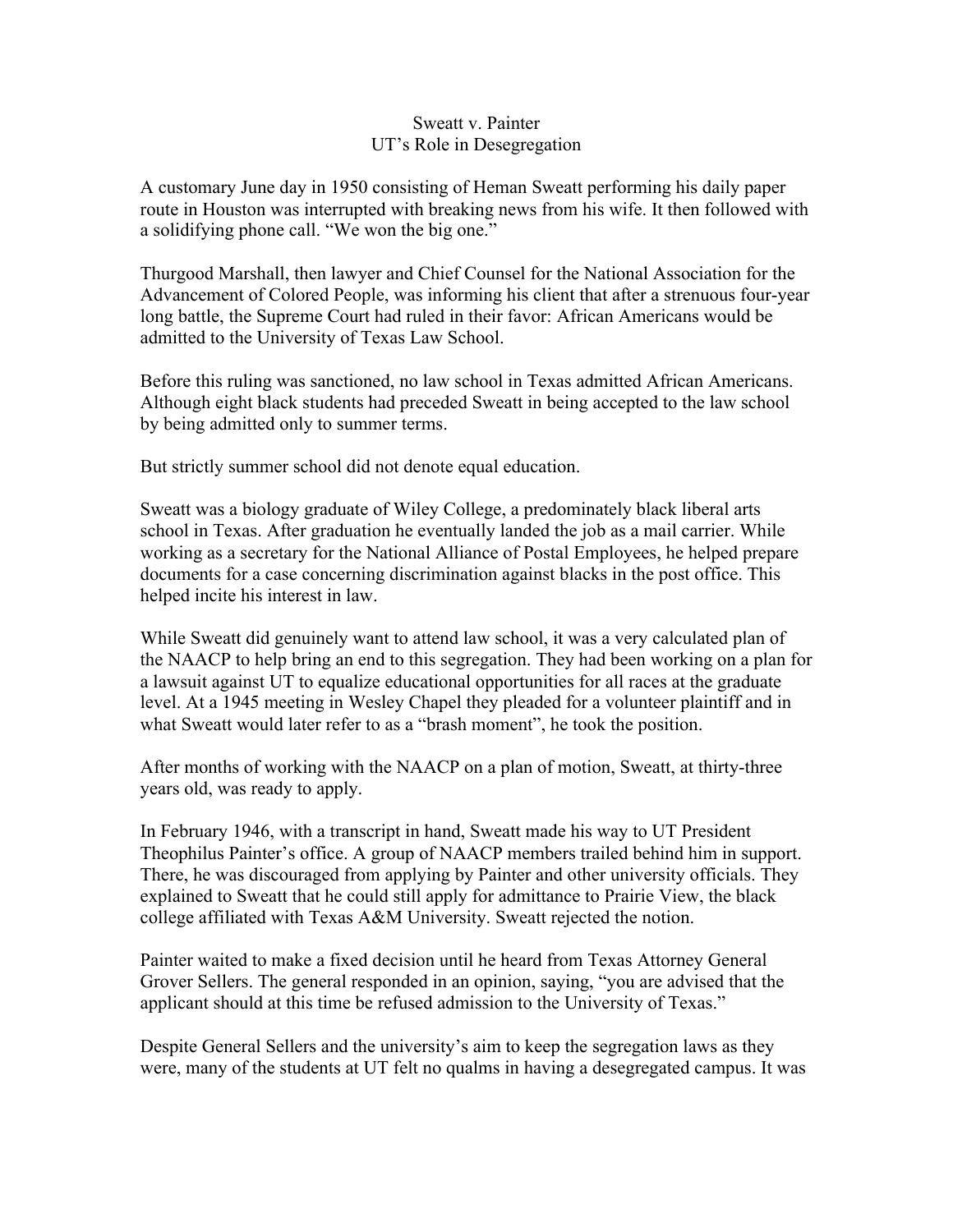reported in a Daily Texan article that many of the students asked "could see nothing wrong with a Negro for a classmate."

Sweatt himself may have swayed some of the students when he chose to reach out to people through a letter that was printed in *Texas Ranger*, a UT student magazine. He attempted to explain his reasoning for wanting to attend the UT Law School. "For the same reason that there are other Texans studying there. It is the best law school in Texas, and the only one that can offer me equal training to that available for other students."

Believing they had a strong case, Sweatt, with the help of the NAACP filed suit against President Painter and other UT officials. The case was heard in the Travis County District Court, in which Judge Roy Archer presided. Judge Archer gave the state six months to provide equal instruction, and a resolution passed at Texas A&M to provide law studies for black students was deemed sufficient. The decision was appealed.

On appeal, the court said Texas would be given time to establish a separate law school for blacks in Houston. The school became Texas Southern University and the law school was eventually named after Marshall, who became a Supreme Court justice.

In order to have a law facility by the time of the trial, Texas quickly set up a school in the basement of a building on E  $13<sup>th</sup>$  St. in Austin. When registration opened in March of 1947, one man showed up. He did not register.

Being unsatisfied with the clearly unequal law facilities, the trials waged on for months. It attracted national attention along the way. A Time magazine article in May of 1947 described how the legal battle turned into inherently questioning educational segregation. "Equality under a segregated system is a legal fiction and a judicial myth," said Marshall.

On April 4, 1950 the Supreme Court finally heard the case.

After two months the court came to a decision. They explained that the UT Law School had 19 professors, 850 students, a library of 65,000 volumes, scholarship funds, many distinguished alumni, and was coupled with tradition and prestige. The court deemed this was not educationally equal to the separate law school for Negroes, which had five professors, 23 students, and a library of 16,500 volumes.

Sweatt had won. After years of battling in courtrooms, he waited a few more months and finally registered for his 14 hours.

Although many of the university students were welcoming to Sweatt, he still encountered many hostile situations. "Black Leaders: Texans for Their Times" describes Sweatt's first Friday night of the semester. "After studying late in the library, he started walking toward his car. Waiting for him across the street was a large crowd with a burning cross. Accompanied by a white friend, Sweatt reached his car unharmed but then discovered that his tires had been slashed."